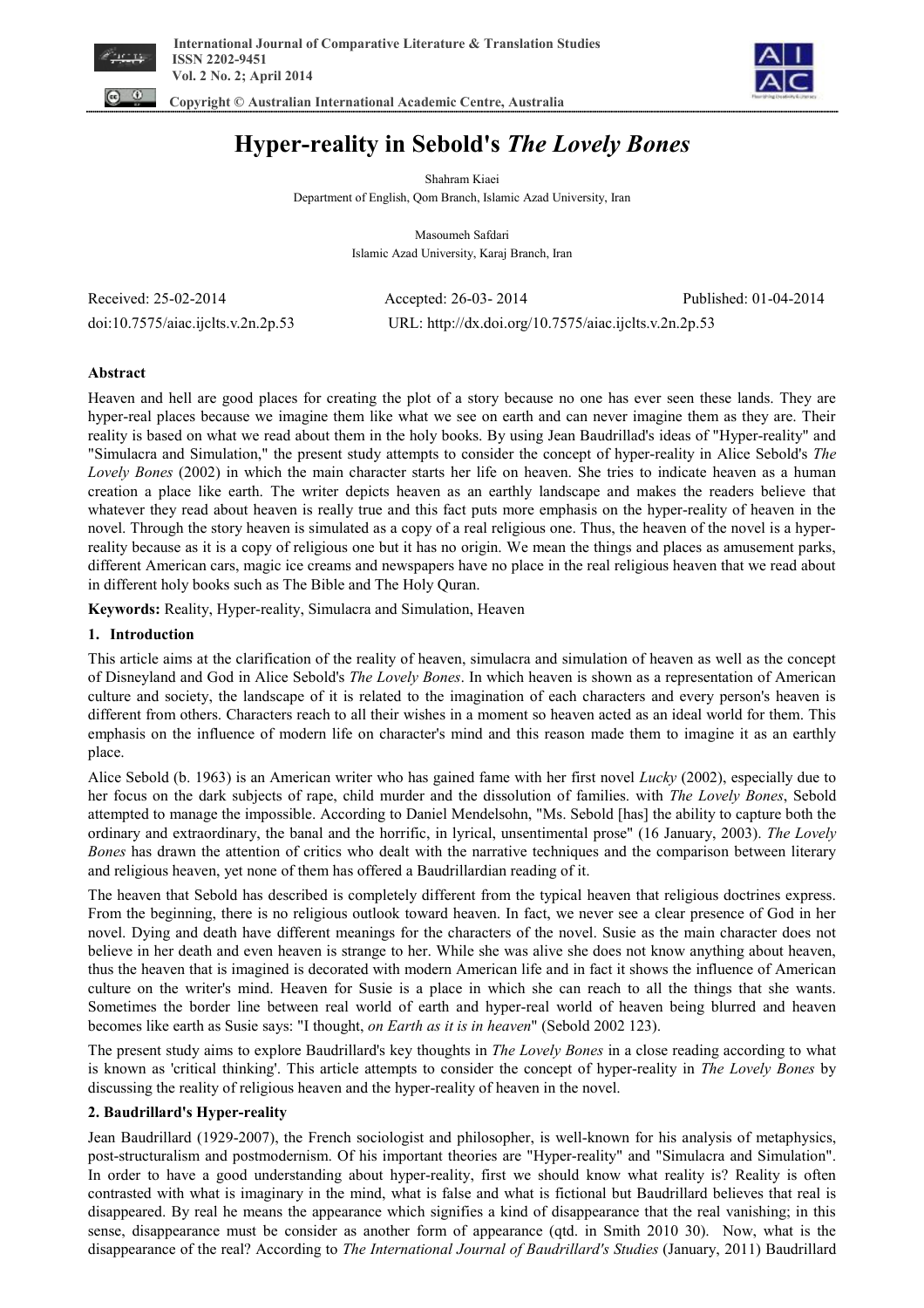notes that the real world, in the modern age, on the basis of the invention of the telescope by Galileo and his discovery of modern mathematical calculation becomes definitely alienated. Indeed, his is the moment when human beings while setting about analyzing and transforming the world take their leave of it, while at the same time lending it forces of reality and we can say that the real world begins, paradoxically, to disappear at the very same time as it begins to exist it (January, 2011).

Hyper-reality is a post-modern philosophy which is defined by Baudrillard as the current social condition; which is the act of creating something fake that is perceived as being real (1994 58). This theory says that politics, nationalism and religion have created an environment in which we live but with an illusion (94). Based on John Tiffin and Nobuyoshi Terashima, hyper-reality is a condition in which what is real and what is fiction are aimlessly mixed together so that there is no clear distinction between where one ends and the other begins. Individuals may find themselves for different reasons more in true or involved with the hyper-real world and less with physical real world (2001 8). In fact the concept of hyper-reality brings three of Baurillard's particulars together, according to Mike Gane:

The first one is the situation that signs already announced: hyper-reality, the stage in which the real take in the image. The second one is the way in which modern cultures folded, "in which they wipe out age-old boundaries or transgress boundaries, the more real than real". The third is the development of a popular culture which breaks down the differences between the real and the artifice. Baudrillard finally reaches to this point that "the hyper-real can no longer be the mirror of reality" (2010 95-96).

Baudrillard believes in hyper-reality "as the generation by models of a real without origin or reality" (1994 6). He notes hyper-reality goes further than astonishing the symbol which represents the real; it wants to create a symbol that represents something which does not actually exist (1994 3). Also, in particular he suggests that "The world we live in has been replaced by a copy world, where we seek simulated stimuli and nothing more" (3). Mark Sayer believes, as we live in the world of reality, we do not live in the hyper-real world because it does not really exist and this is the problem. This world is disconnected from the sphere of human experience. We wish our lives were as exiting and attractive as the kind of lives guaranteed to us by the hyper-real world. But, we are weeded to the world of reality; essentially we know that we are trapped in the world of ordinary (2008 73).

We believe in the hyper-real world as something that can save us from the apathy of everyday existence. "If we can just buy that product, get that luxury car, go on that overseas trip-then we will escape reality, enter to the hyper-real world, and find meaning" (Sayer 2008 73), but all these things will one day end and we will always return to reality and it shows that there is an overlap between reality and hyper-reality (2008 74). According to Tiffin and Terashima talk, " "Hyper world" is a seamless intermixture of a (Physical) real world and a virtual world. A real world consist of real and natural features for example real building and real objects but in virtual world we have such things but in cods of computer or in three dimensional way or like photos and videos although they are like real models but they are a shot by camera and are not real" (2001 9). Thus, hyper-real world is an ideal world for humans. In such a world, people can escape all real things that they create for themselves. In this world, they can reach all their wishes in a moment because hyper-real world is based on the imagination.

Baudrillard explains simulacrum (plural: simulacra) in semiotic terms as representational doubles or signs of real entities (1994 4). Simulacra are representational images that deceive us (qtd. in Baudrillard 1994). Simulation for Baudrillard brings us into a circular world in which the sign is not exchanged for meaning, but merely for another sign (1994 10), as a result simulation is the active process of replacement of the real (qtd. in Baudrillard 1994). The procreation of simulacra leads to what Baudrillard saw as a new era of simulation in which all referents have been abolished, and the distinction between the real and its representational has collapsed.

Simulation is a four steps process of replacing reality: 1. Faithful: the image reflects a profound reality. 2. Perversion: the image masks a profound reality. 3. Pretence: the image masks the absence of a profound reality. 4. Pure: the image has no relation to any reality, so it is pure simulacrum (Lechte 2010 200). Baudrillard believes that in this new era, the precession of simulacra becomes omnipresent, completely overtaking the domain of medicine, the military, religion, politics, cinema and television to name a few in all these examples of their totalizing control, simulacra figure as murderers of the real (1994 5).

Disneyland or other magic and fantasy world can be considered as an example of simulacra in the theory of hyperreality. Baudrillard refers to an imaginary world and he argues that this world of Disneyland magnetizes people inside and has been presented as imaginary to make people believe that all its neighboring are "real". He believes that the Los Angeles area is not real, thus it is hyper-real. Disneyland is a set of device, which tries to bring imagination and fiction to what is called "real". This concerns the American values and way of life in a sense and "concealing the fact that the real is no longer real, and thus of sawing the reality principle" (1994 166-184).

Considering a false icon for God is another example of simulacra, Richard Lane states that, one of Baudrillard's examples is related to a religious image and the danger of "monotheistic", God being dispersed via a multitude of icons or simulacra. In such a development, the true God would be replaced by a series of simulated gods (2001 88-89). Baudrillard argues that it cannot be quite so simple, because the icons would then be deceived and it means that they have not the power of one God, so they being in relation with the absent God therefore it proves the existence of God and His ultimate power (2001 88-89). Baudrillard believes that in the faculty of simulacra we have effacing of God from the conscious of man and the destructive truth that they allow to appear that deep down God never exist. The only thing that is existed is the simulacrum and even the God himself become simulacrum (1994 5).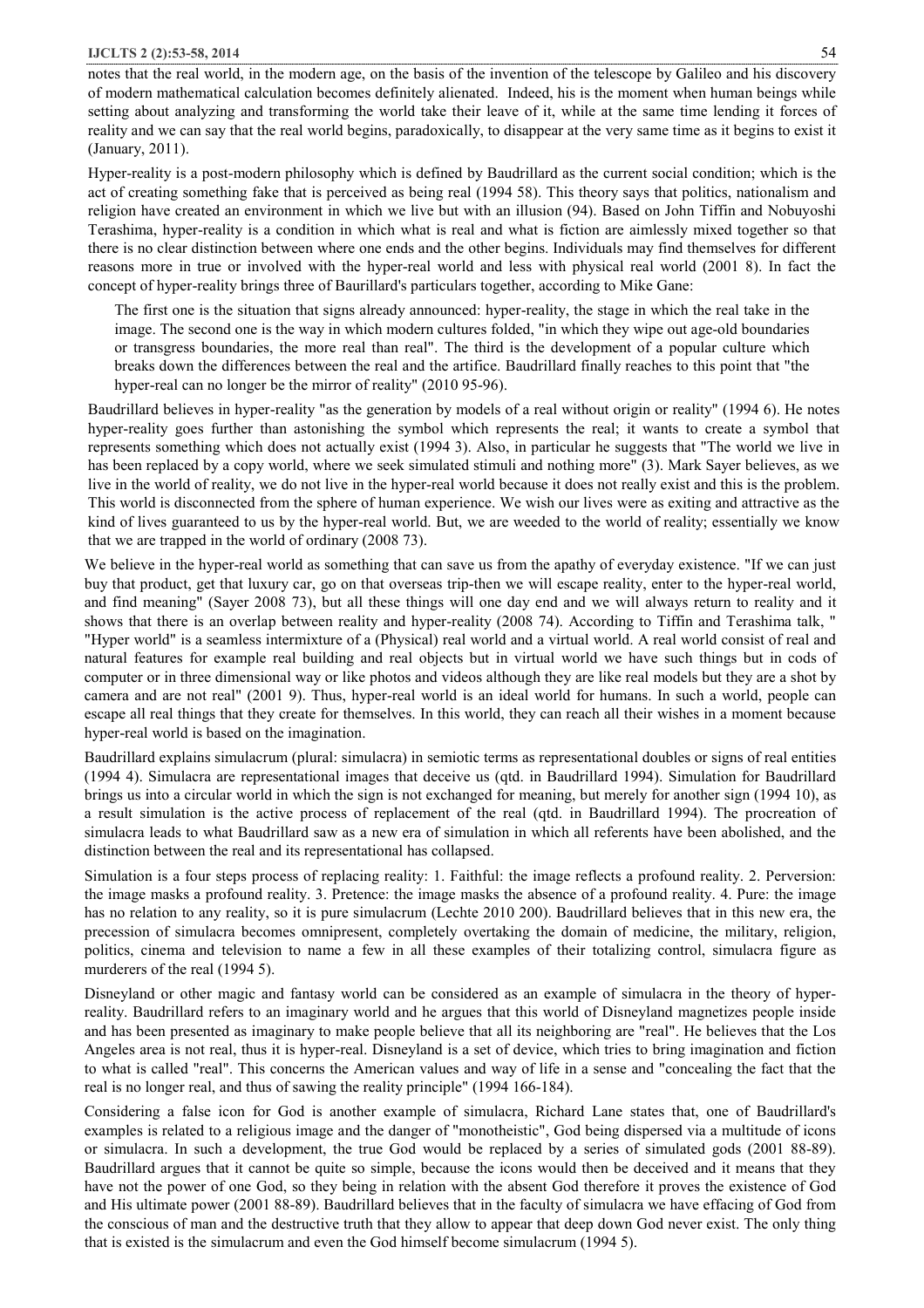## **3. Hyper-reality in** *The Lovely Bones*

#### *3.1 Reality and Hyper-reality of Heaven*

Through different parts of *The Lovely Bones* we see different kinds of heavens that are not similar to the real and religious one. We think religious heaven should be considered as a real one because most of the holy books give a clear definition of it but the heaven that we see in this work is not real. As we see in the holy books, God is a Supreme Being and creator of heaven but in this novel there is no sign of God and it portrays humans as the gods of their own heaven. This is one of the differences between description of paradise in the holy books and literary heaven of this novel. Another difference is related to the appearance of heaven in the holy book in which we see heaven as a place that contains large gates built by gold and its street made of gold (Larkin 2012 22:1), but in this novel we see none of these things; but instead, we see apartments, parks and American cars.

From the beginning of the novel, heaven is a representation of American culture and is a place Susie refers to as a land, which closely resembles a suburban high school, with playing field and kids shooting hoops and a place for fulfillment of her wishes. She said: "When I first entered heaven, I thought everyone saw what I saw. That in everyone's heaven there were soccer goalposts in the distance and lumbering women throwing shot put and javelin. There were large, squat buildings spread out on dismally landscaped sandy lots" (2002 16). It considers Susie is drowned in the hyper-real world of heaven and there is no clear distinction between reality and hyper-reality, because all the things such as 'soccer goal posts', buildings and high schools are real in our world but in heaven there is no sign of them so they blurred the borderline between reality and hyper-reality and these signs can show heaven as a hyper-real one. According to John Tiffin and Nobuyoshi Terashima, "Hyper-reality is seen as a condition in which what is real and what is fiction are aimlessly mixed together so that there is no clear distinction between where one ends and the other begins. Individual may find themselves for different reason more in true or involved with the hyper-real world and less with physical real world" (2001 8).

As Crystal Gary expresses, Baudrillard believes that hyper-reality can take the form of reality by "proxy" in a way that a person takes someone else version of reality as his or her own (16 March, 2013). Susie acts in a way that she is alive and we think it shows how the hyper-reality of her as a live person takes the place of her real being as a dead person and she simulates herself as a live person, by this reason the meaning of "proxy" in the above quotation becomes clear. Susie says:"It was then that I slipped inside the room with my mother and father. I was present somehow, as a person, in a way I had never been" (2002 279). In another page she says: "After I left my parents in the hospital, I went to watch Ray Singh. We had been fourteen together, he and I" (283).

The concept of hyper-reality brings three of Baudrillard's notions together; the first one is the situation that signs already announced hyper-reality (Gane 2010 95). In Sebold's novel the reality of religious heaven vanishes and the facts like Gazebo and the house that Susie lives in it take the place of real things (streets and houses that made by gold and silver according to different holy books) and the only thing that we have here is the simulation of reality, the hyper-reality. The second one is "Modern cultures folded in a way that they wipe out age-old boundaries or transgress boundaries, the more real than real" (2010 95), when Susie talks about newspapers that are magical we feel the sings of earthly modern communication in a way that the sings of earthly life absorbs the real sign of religious heaven and shown heaven as a modern land.

The third notion is the development of a popular culture which breaks down the differences between real and the artifice (Gane 2010 95). The example of this part is popular American culture and Disneyland, the great park that Susie plays in it, the modern play ground of high schools which break down the differences between the real religious heaven and the artifice picture of heaven put emphasis on its hyper-reality, in Sebold's work the landscape of heaven is based on the imagination of each character. In very first pages of the novel we reach to these lines "It is a 14 year old girl's heaven" (2002 16) it shows that the heaven which we are going to read about is totally different with religious ones, and the characters personalized the reality of heaven with their own imagination and show it as a hyper-real one when Susie says: "…, my favorite part was how the colored blocks were turquoise just like blocks on the Earth. So I could imagine myself there" (16).

Mark Sayer believes that we do not live in the hyper-real world, because it is not really exist and this is the problem (2008 73). According to this quotation we think existence of heaven as a hyper-real world is questioned to our mind hyper-real world can have two aspects: one aspect of it is that some people believe in hyper-real world as a place which they can reach to their wishes as Sayer notes "if we can just buy that product, get that luxury car, go on that overseas trip-then we will escape reality, enter to the hyper-real world, and find meaning" (73). This aspect puts emphasis on the fact that the real religious heaven has some hyper-real aspect. The second aspect of it we think can be related to the existence of heaven or hell as another world with hyper-real designs. As Susie tells us that in heaven she can reach to her wishes so it can be a hyper-real world for her, Franny told Susie "All you have to do is desire it, and if you desire it enough and understand why-really know-it will come" (2002 19), also Sayer believes that all these things (buy that product, get that luxury car,..) will one day end and we will always return to reality and it shows that there is an overlap between reality and hyper-reality (2008 74).

We agree with him because in our world that is a real world for us one day all those things that we bought or reached to them will be finish or will become out of work and we will back to our routine life and to reality. In this novel Susie reaches to all the things that she wants as soon as she thinks about them but the fact is that at the end she should stay in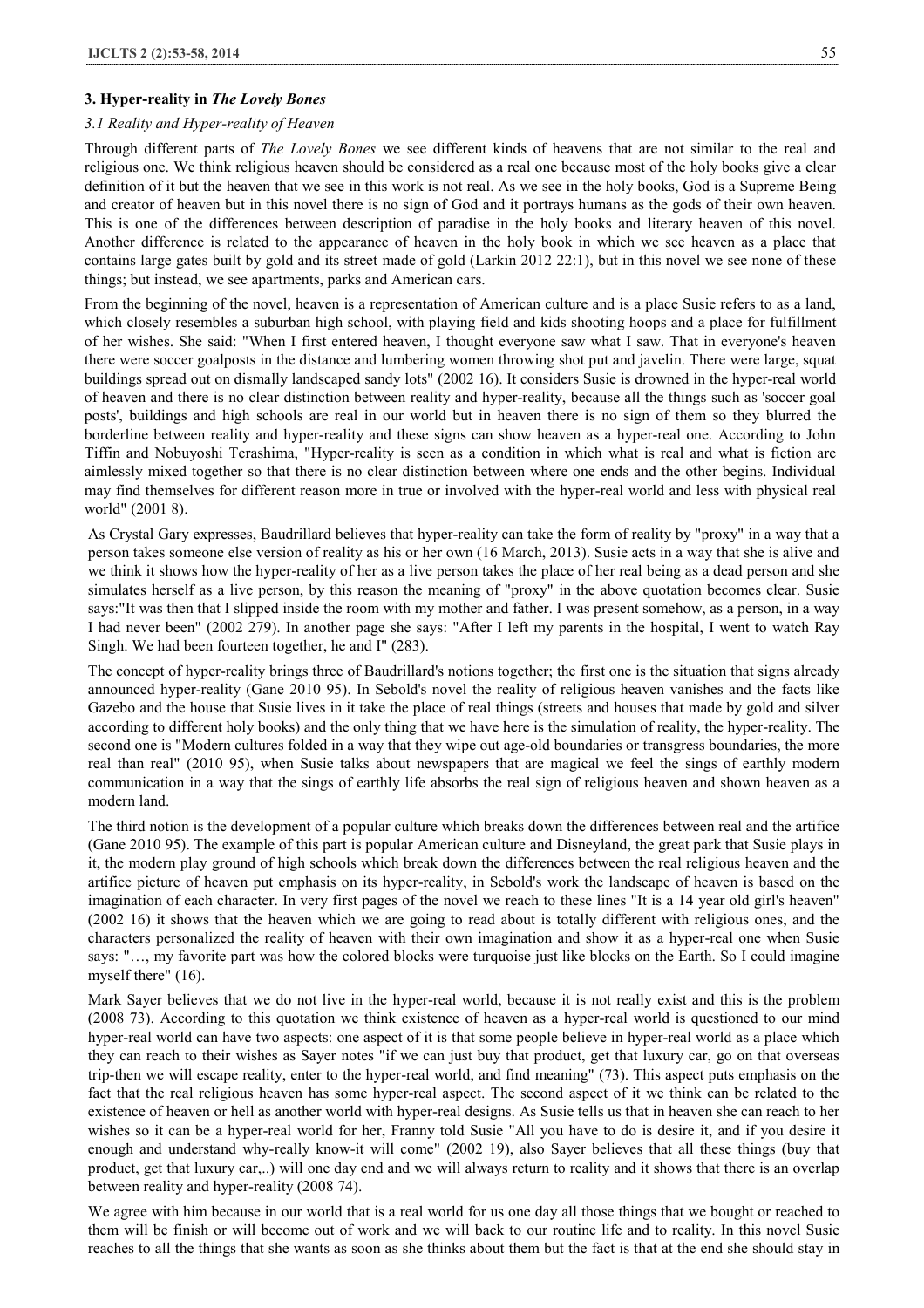heaven for ever and despite all her wishes which she reaches to them, she can never back with the people she loved on earth and this is the reality and real part of her life that we see in her hyper-real image of heaven.

I wanted to kiss her lightly on the cheek or have her hold me, but instead I watched her walk off in front of me, saw her blue dress trail away. I knew that she was not my mother; I could not play pretend… I could look down and see horse corn and I could hear it then–singing-a kind of low humming and moaning warning me back from the edge. My head would throb and the sky would darken and it would be that night again, that perpetual yesterday lived again (2002 41&120).

Although Susie can do whatever she likes and she somehow reaches to her wishes but at the end of them she should back to her real life in heaven as a dead person, and all the things that she does and the events that happen to her all of them are her imagination and this is her imagination that changes the real religious heaven to a hyper-real one. In another part of the novel we see how Susie trapped in the reality of her hyper-real heaven "I heard my name. I thought I could taste the blood on my fathers' face, reach out to draw my fingers across his lips,….But I had to turn my back in heaven, I could do nothing- trapped in my prefect world" (2002 139-140).

The overlap between reality and hyper-reality which Sayer speaks about happens in this paragraph of the novel, when Susie points to "an Inbetween" a line between real world of earth and hyper-real world of heaven: "In the days that followed and I watched my family… and I became convinced that the thick blue line was a real place-an Inbetween, where heaven's horizon met earth's. I wanted to go there into the cornflower blue of Crayola, the royal, the turquoise, the sky" (2002 34). Also in this paragraph the matter of Inbetween becomes clearer when she lives in a hyper-real world of heaven and her mother lives on earth as a real world "I reach my hand across the Inbetween and take the hand of that young lonely mother in mine" (150).

Sayer believes that this world (the hyper-real world) is disconnected from the sphere of human experience (2008 73), it is true because we never experience living in such world and we see this fact in this novel that the heaven which we read about it in this book is made by Susie's imagination and it is really disconnected from her experiences because she never experiences such living in the past and she does not know anything about it, that's why when she enters to heaven tries to decorates it with all the things that she likes not with the things that exist in the real religious heaven. "On Christmas Day, my family would have been more comfortable in heaven. Christmas was largely ignored in my heaven. Some people dressed all in white and pretended they were snowflakes, but other than that, nothing" (2002 66).

Sayer expresses we believe in the hyper-real world as something that can save us from the apathy of every day existence (2008 74). Heaven in this novel saves Susie from all the pains that she had on the earth Susie's imaginary heaven helps her to experience new life, new outlook toward life and earth, helps her reaches to all her wishes to the things that she never experiences them on the earth thus it acts as a hyper-real world for her. Susie says: "Each time I told my story, I lost a bit, the smallest drop of pain. It was that day I know I wanted to tell the story of my family. Because horror on Earth is real and it is every day. It is like a flower or like the sun; it cannot be contained" (2002 186).

## *3.2 Simulation of Heaven*

Simulation for Baudrillard brings us into circular world in which the sign is not exchange for meaning but merely for another sign (1994 10), so simulation is the active process of replacement of the real (qtd. in Baudrillard 1994). In this novel, Susie replaces the architecture of religious heaven with her earthly wishes. This is the active process of replacement when she tells the reader: "Sometimes on Earth I had my father drive me by Fairfax high. So I could imagine myself there and later we have been given in our heavens our simplest dreams, there were no teachers in the school-we never had to go inside except for art class for me and Jazz band for Holly" (2002 16 & 18). Thus, Susie's dreams get the place of real and reality of religious heaven because in religious heaven we face with beautiful gardens and nice lakes but in this story they are replaces by high schools and different play grounds and this reason depicts the simulation of heaven.

As Baudrillard believes when the real is no longer what it was the nostalgia appears in its full meaning (1994 6), we see how Susie remembers her past and thinks about her family and her friends when she was with her mother and her father, "One of the blessing of my heaven is that I can go back to these moments, live them again, and be with my mother in a way I never could have been" (2002 150). Now she continues her diary in heaven so it is here that the borderline between reality and imagination is collapsed and we enter to hyper-real zone of heaven.

Baudrillard notes that simulation is a four steps process of replacing reality: the first one is "Faithful" (Lechte 2010 200).We see this aspect when Susie talks about the things that she has in her heaven, although all of these things reminds us the things that exist on the earth "A comfortable swing set, the old-time street lamps that I had seen once in a play of *Our Town*. I had remembered them because when I saw the play with my family, I thought of them as giant, heavy berries full of light" (2002 41). May be these things wants to reflect the reality of the lights in real religious heaven. Also this quotation shows what Baudrillard says about simulation, that it is ultimately pretence to have something one does not have (1994 3), and Susie throughout the novel talks about the things that other people in the heaven do not have because each person's heaven is different from others so the things that Susie has may be one does not have. For example, her heaven is different with Farrany's heaven in Susie's heaven no one reward her because of her doings. "In Franny's heaven, she served and was rewarded by results and gratitude" (2002 18).

The second one is "Perversion" (Lechte 2010 200) that happens when Susie first talks and describes her imaginary house that she likes to have in heaven and then she shifts and talks about the house that she has in her heaven. Although in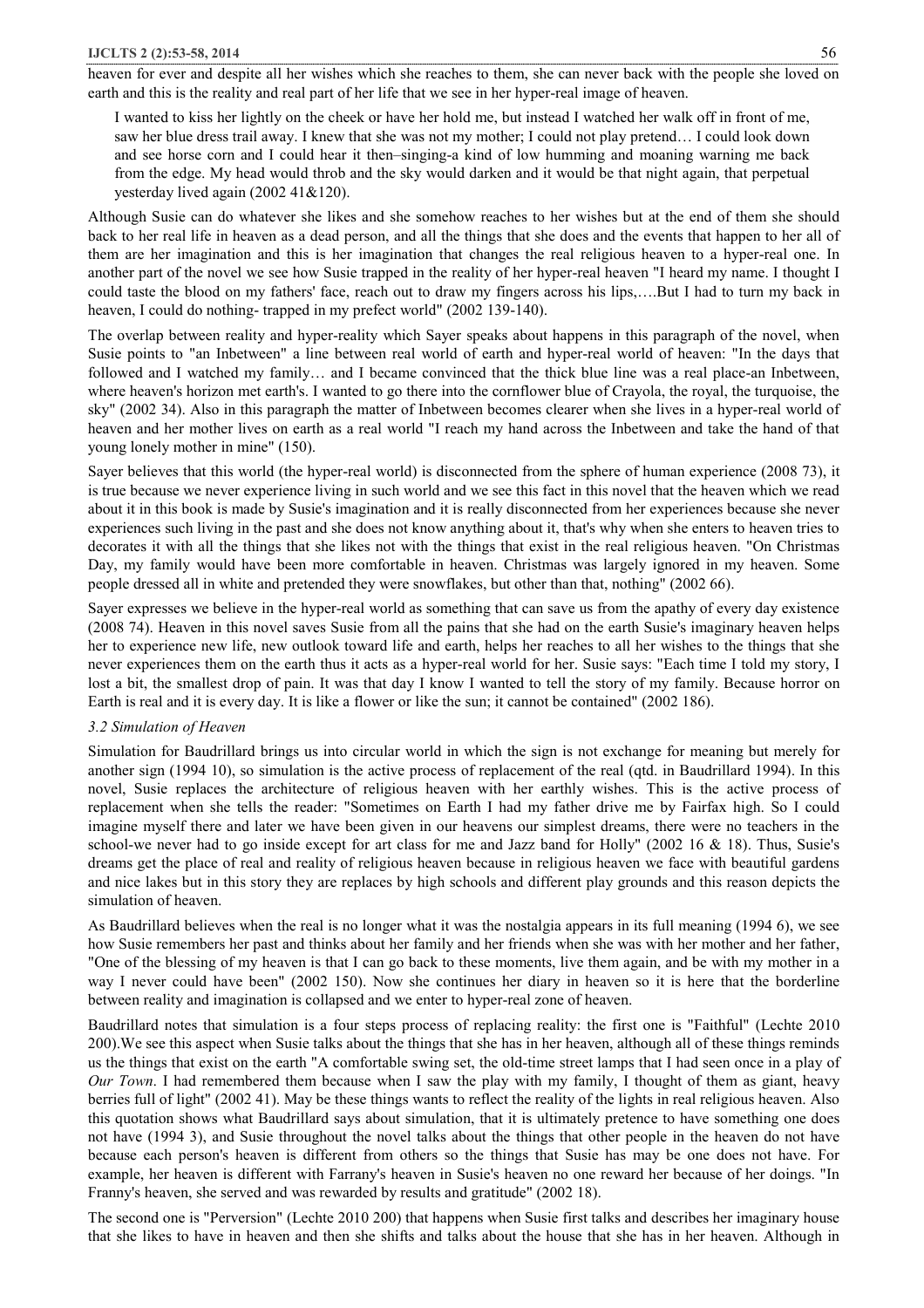#### **IJCLTS 2 (2):53-58, 2014** 57

religious books we read that people will have houses but their house is not like what Susie describes that is decorated with earthly goods. Susie says:

The house that I grew up in was the same house where I was born. I dreamed about bay windows and cupolas, balconies, and slanted attic ceilings in a bedroom. I loved the idea that there could be trees in a yard taller and stronger than people, slanted spaces under stairs,…In my heaven there were verandas and circular staircases, window ledges with iron rails, and a campanile housing a bell that tolled the hour (2002 127-128).

The third kind that Baudrillard refers to is "Pretence" (Lechte 2010 200). It happens when Susie talks about her heaven's condition and different kinds of things that she has in her heaven, "I sat in the Gazebo in the main square of my heaven and often I found myself desiring simple things and I would get them. Riches in furry packages, dogs. My heaven has newspapers where our picture appeared a lot and made us look important" (2002 34). In this picture we do not have any knowledge about what she has in the heaven although we can imagine them and they are somehow real but they do not actually exist in the real religious heaven and clearly we feel the absence of reality. These images which Susie refers to them masks the absence of real things of religious heaven that can be exist in her hyper-real heaven, in her heaven we have the absence of beautiful gardens, golden streets, angels and happiness.

The forth one is "Pure" (Lechte 2010 200). In the novel, Susie Salmon talks from heaven in a sense that looks a lot like her school play ground; everything she wants appears as soon as she thinks of it. In reality we can desire something but it never appears to us quickly. For Susie this action in heaven proves the hyper-reality of it because it has no relation to reality and the borderline between reality and imagination blurred and we cannot differentiate between them thus, Susie's heaven is a pure simulacrum. When Susie mentions "I felt the moist air lace its way up long my legs and arms. Lifting ever so slightly, the ends of my hair, I thought of spider webs in the morning, how they fed small jewels of dew, how with a light movement of the wrist, I used to destroy them without thinking" (2002 41), we completely reach to this fact that how reality replaces by imagination and every things in her heaven happen in a moment, because spider web is real on the earth but its destruction is something that never happens by thinking on earth. Baudrillard believes that simulacrum never hides the truth, it is the truth that hides the fact (1994 3). Susie says: "the truth was very different from what we learned in school. The truth was that the line between the living and dead could be, it seems, murky and blurred" (2002 48). Thus, Susie's heaven can be a simulacrum which never hides the fact of death and afterlife, it is the truth that hides the fact of real religious heaven in a way that it is not exist as it is.

## *3.3 Disneyland*

Disneyland as an imaginary landscape is one of the examples of simulacra, Baudrillard refers to the imaginary world and he argues that the world of Disneyland magnetizes people inside and makes them to believe that all imaginary as real (1994 166). We see the reflect of Baudrillard's idea in this novel when by writer, heaven presented as an imaginary world that contains museums, amusement parks and different kinds of cars that in reality they are representation of America and Disneyland, and here in fact heaven shown as an imaginary land because all the things that Susie describes in her heaven is the product of her mind and her imagination like, "The newspapers that always shows the picture of people and make them to look important" (2002 20).

We think Susie uses her imagination for describing real religious heaven as a hyper-real one, although it is unintentionally in order to hide the real as Richard, G. Smith expresses "American people because of their way of living use Disneyland as alienated idealization to hide the real" (2010 96). Smith talks about the separation between real world and fun world and this separation in Sebold's work is between real religious heaven and this funny and hyper-real heaven. He says: "this separation simply conceals the fact that the real is no longer real" (2010 96), so all the things such as parks, museums and high school which Susie refers to them in her heaven has a real entity, as a result there pictures act as simulacrum which conceals the absence of reality and real things in religious heaven and the real is just an imagination.

Baudrillard calls Disneyland as a third order of simulation where fake castles look more real than real (Lane 2001 89). Susie's heaven also can be categorized in this order because all the fake things as peppermint ice creams, magical news papers and beautiful houses with prefect design look more real than real, and they take the place of real things of religious heaven in readers mind, although they are not real in religious heaven. So heaven in *The Lovely Bones* is the product of Western culture because not only Susie but also other people such as Holly and counselor unintentionally confuse reality of religious heaven with their own imagination, their imaginary and fake picture of heaven. Benjamin Woolley believes in the idea that memory system were used to "remember heaven and hell" is built into the foundation of literature then as a metaphor of reality we have the idea of fiction (1994 33). The point that is very important in this novel is that how Alice Sebold used this fiction for describing heaven in a way that she thinks of it and she used reality of this place as a metaphor for describing it in a hyper-real way.

### *3.4 God*

As we know, God is the most important principal in all religions, but in Sebold's novel we see no presence of Him and it is very important that in this novel heaven is void of god. In this novel we never feel the existence of God from the first pages to the end, we see that Susie herself is the god of her heaven, and it shows the influence of post-modern era on the writer's mind which in that period of time God is put aside from the universe also it depicts one of Baudrillard's examples that is related to religious image and danger of "monotheistic", he says: "God being disappeared via a multitude of icons or simulacra" (qtd. in Lane 2001 88).